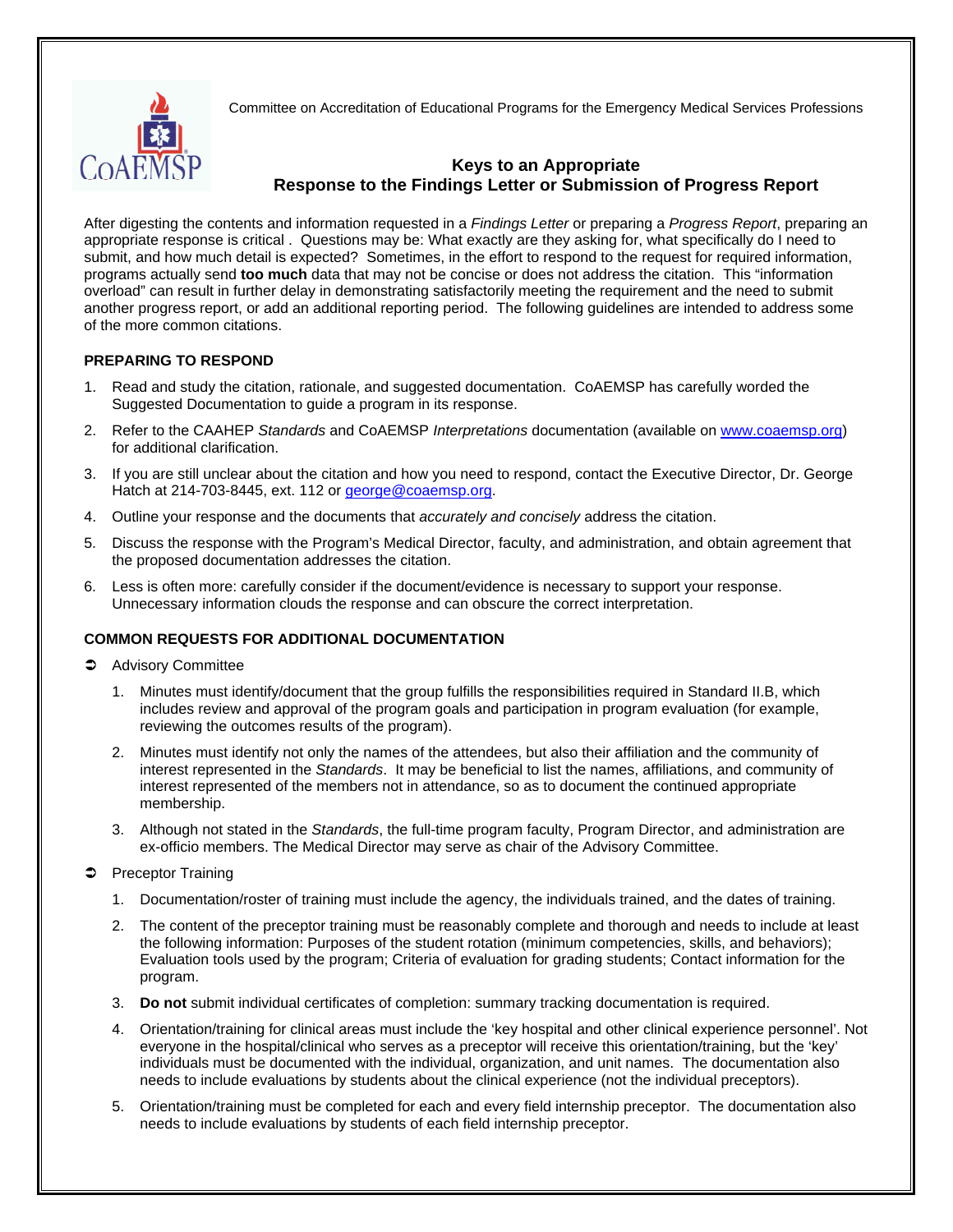- Bachelor's Degree for Program Directors under the special accommodation (that ended 12/31/2010).
	- 1. Requires an official transcript documenting successful completion of at least 15 academic credits per 12-month period until degree completion Note: an official transcript is one issued by the Registrar's office sent directly to CoAEMSP.
	- 2. When requested, submit a letter from the senior administrative official of the sponsoring organization attesting that the Program Director is enrolled in a Bachelor's degree program.
- **C** Graduate and Employer Surveys Administration
	- 1. Submit the requested number of evaluations, e.g., requesting the entire class, submit the entire class.
	- 2. Identify the cohort of graduates being evaluated or surveyed.
- Medical Director Involvement with the Program
	- 1. Acceptable documentation can include: emails between the Program and Medical Director; signature on lesson plans, course syllabi, and master exam copies; log of calls and conversations that include topics; and other unique methods developed by the program.
- **Terminal Competencies** 
	- 1. Any style of form can be used to document achievement of all terminal competencies, but must include the elements of the CoAEMSP *Terminal Competency Form* found at [www.coaemsp.org](http://www.coaemsp.org/).
	- 2. Signed copies of a terminal competency form must be submitted for each and every member of an entire graduating class.
	- 3. The forms must include the signatures of at least the Medical Director and the Program Director.
- Tracking data that demonstrates evidence that all students are meeting the required minimum number of competencies according to patient by age subgroups, pathologies, complaint, gender, and interventions.
	- 1. Reminder: the Program **must** establish minimums for patient contacts/competencies/team leads and the minimum must be *more than* one (1).
	- 2. Pediatric age subgroups must be tracked in six (6) age groups of: newborn, infant, toddler, preschooler, school age, and adolescent.
	- 3. Minimums are **not** 'goals' and all students are required to meet all of the minimum numbers for the competencies.
	- 4. Submit *summary tracking data* that includes *all* students for *all* required competencies *and* the required minimums *and* the total number of competencies for each student.
		- a. This document should typically **not** exceed 6 8 pages of summary data.
		- b. If the tracking report format includes a range, the lower end of each range **must** demonstrate that all students have met the minimum. For example, if the requirement is 10 and the range is 0 – 18, clearly all students have not met the minimum of 10.
		- c. **Do not** submit clinical, field internship or skill forms for individual students. This **is not** a tracking mechanism. The program must demonstrate that there is a final tally/tracking for all students.
		- d. Students must have graduated and **not** be in progress. The summary tracking required **must** demonstrate that all students have met program required minimums at completion of the program.
		- e. Be sure to identify students that dropped/failed or they will be viewed as **not** having met the minimums.
		- f. Team leads must be clearly identified and tracked and must occur during the field **internship[1](#page-1-0)** – **not** during a field **experience**<sup>[2](#page-1-1)</sup> rotation.

<span id="page-1-0"></span> <sup>1</sup> **Field Internship**: planned, scheduled, educational student time on an advanced life support (ALS) unit to develop and evaluate team leading skills. The primary purpose of field internship is a capstone experience managing the Paramedic level decision-making associated with prehospital

<span id="page-1-1"></span><sup>2</sup> **Field Experience**: planned, scheduled, educational student time spent on an advanced life support (ALS) unit, which may include observation and skill development, but which does not include team leading and does not contribute to the CoAEMSP definition of field internship.